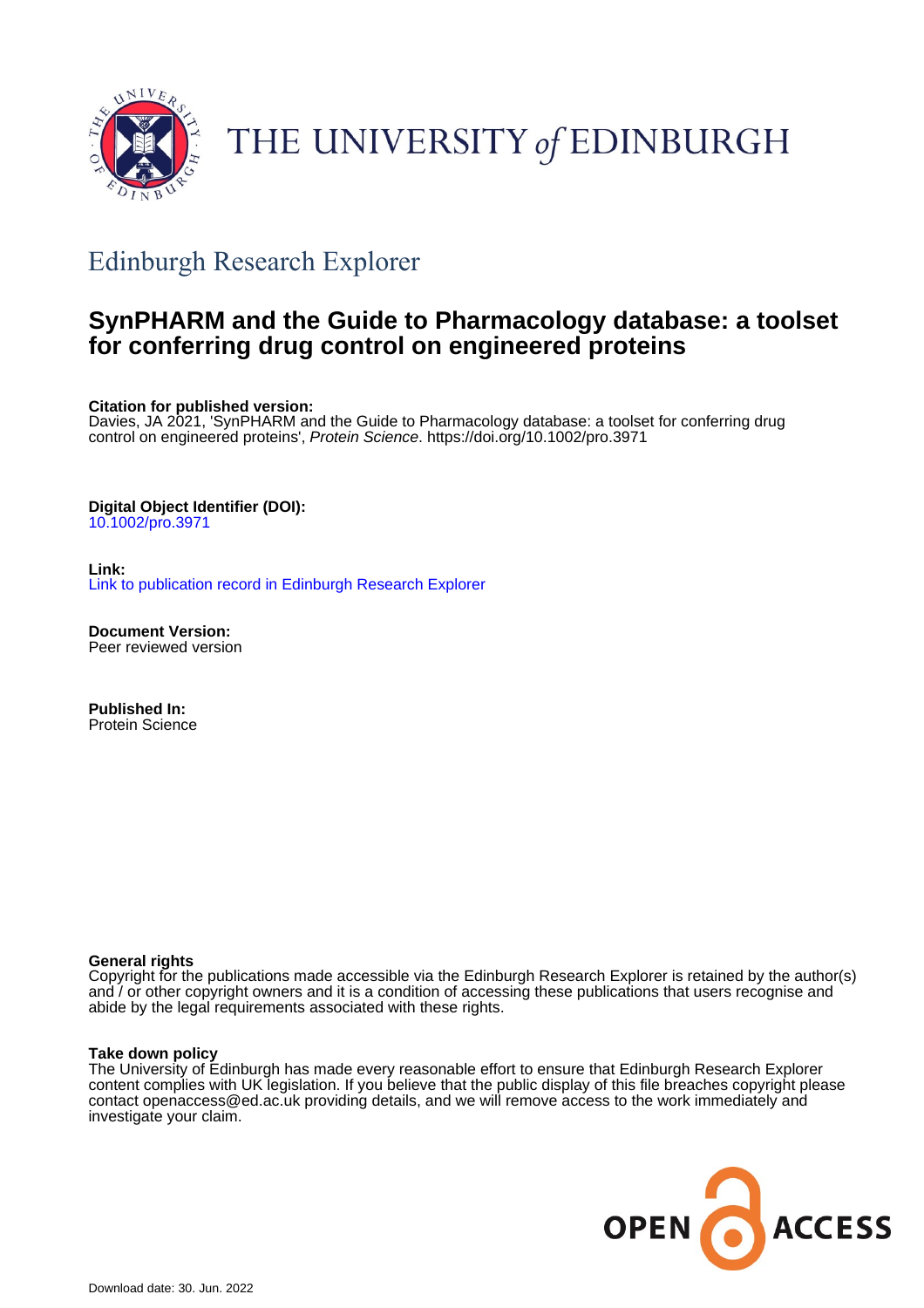## **SynPHARM and the Guide to Pharmacology database: a toolset for conferring drug control on engineered proteins**

Jamie A. Davies

Synthsys Centre for Systems and Synthetic Biology, and Deanery of Biomedical Science. University of Edinburgh, Scotland, UK.

#### **Abstract:** (250wd)

Optimizing synthetic biological systems, for example novel metabolic pathways, becomes more complicated with more protein components. One method of taming the complexity and allowing more rapid optimization is engineering external control into components. Pharmacology is essentially the science of controlling proteins using (mainly) small molecules, and a great deal of information, spread between different databases, is known about structural interactions between these ligands and their target proteins. In principle, protein engineers can use an inverse pharmacological approach to include drug response in their design, by identifying ligand-binding domains from natural proteins that are amenable to being included in a designed protein. In this context, 'amenable' means that the ligand-binding domain is in a relatively self-contained subsequence of the parent protein, structurally independent of the rest of the molecule so that its function should be retained in another context. The Synpharm database is a tool, built on to the Guide to PHARMACOLOGY database and connected to various structural databases, to help protein engineers identify ligand-binding domains suitable for transfer. This article describes the tool, and illustrates its use in seeking candidate domains for transfer. It also briefly describes alreadypublished proof-of-concept studies in which the CRISPR effectors Cas9 and Cpf1 were placed separately under the control of tamoxifen and mefipristone, by including ligand-binding domains of the Estrogen Receptor and Progesterone Receptor in modified versions of Cas9 and Cpf1. The advantages of drug control or the rival protein-control technology of optogenetics, for different purposes and in different situations, are also briefly discussed.

### **Keywords:**

protein structure, protein binding, drug, pharmacological control, biological engineering, protein engineering, CRISPR, gene editing.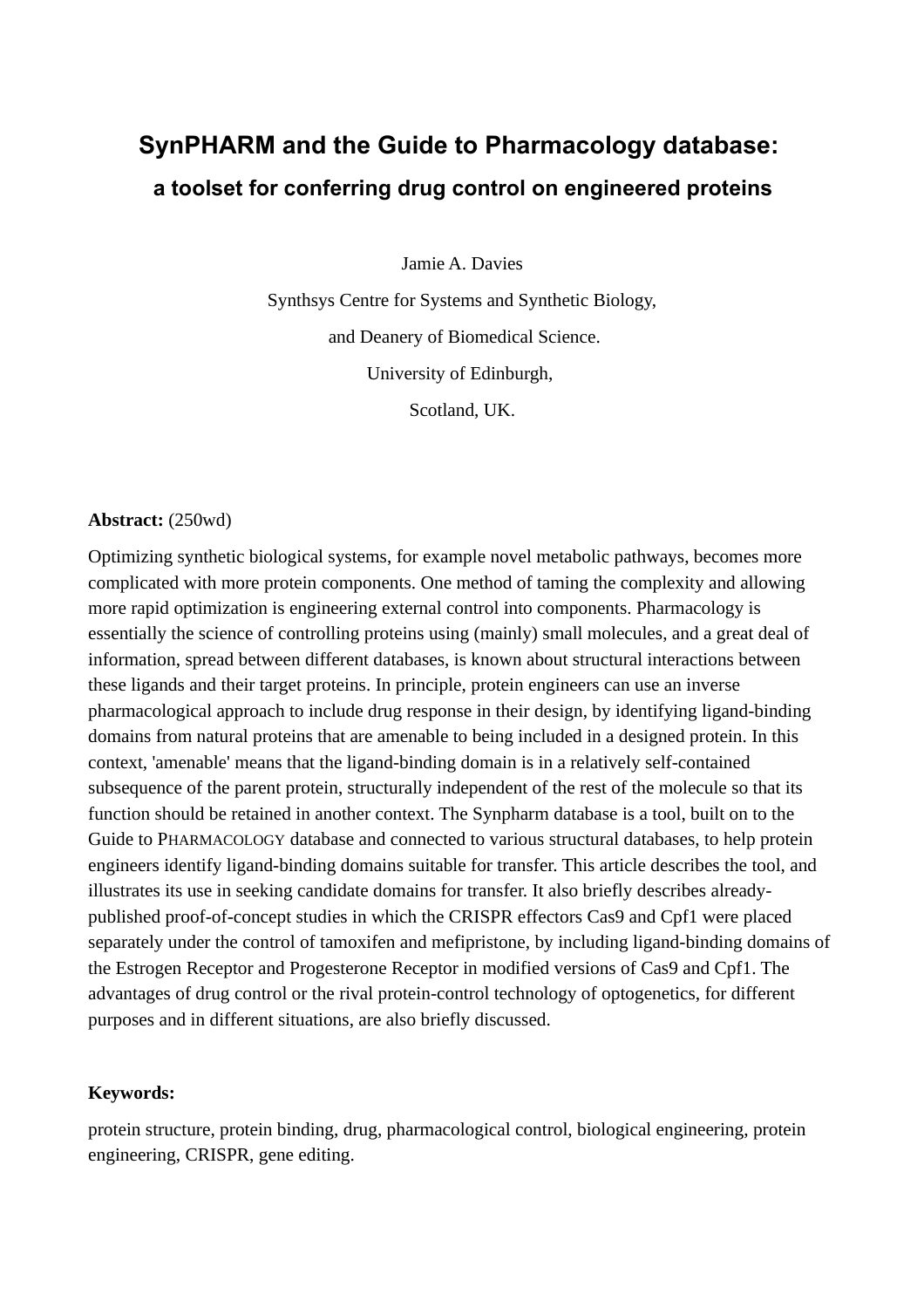## **Lay audience statement:**

When we design novel proteins with useful properties, it would be useful if we could also engineer in external control. Drugs control natural proteins by interacting with them in a specific way. The Synpharm database is a software tool to help protein engineers identify drug-interacting elements in normal proteins, that they can copy into their engineered proteins to make these, too, respond to the same drug.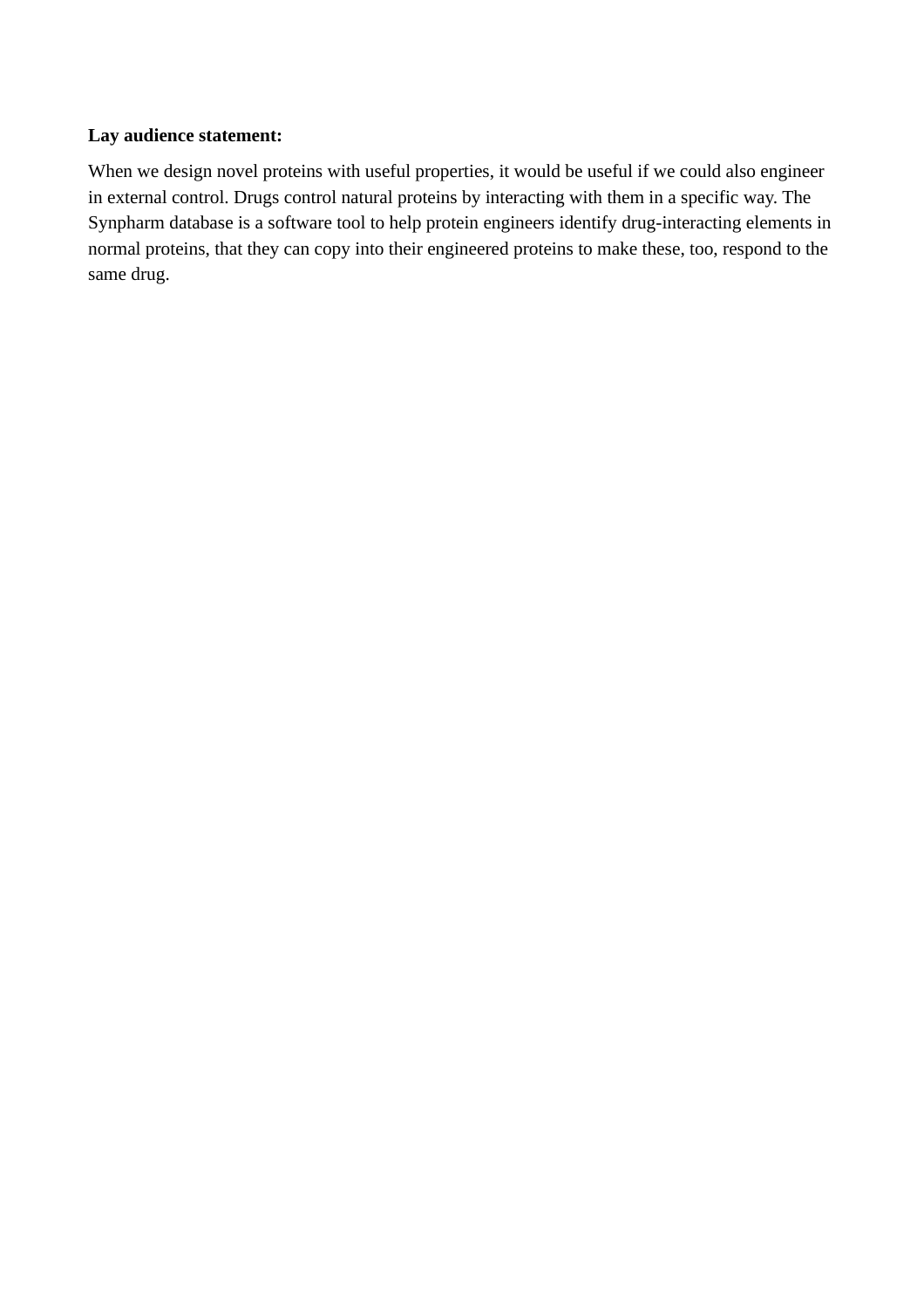## **Introduction**

Broadly, the challenge of optimizing engineered biological systems increases exponentially with the number of components involved [1 -3]. This challenge does not lie primarily in physical construction of DNA sequences etc., because any difficulties here increase only linearly with system size. Rather, it arises because each extra active molecule in a system adds further dimensions to the parameter space in which the finished system will operate. To illustrate this with an example, first consider a very simple system involving only one engineered protein, the activity of which might be chosen to be any one of ten possible values (according, for example, to the amino acid sequence of an active site). Clearly, with these restrictions, optimizing the system just requires comparing the performance of ten possible versions. A slightly more complicated system, with two such proteins, offers 100 possible combinations of parameters. A system with three such proteins offers 1000, and so on (Fig 1). By the time systems reach even a dozen components, the parameter space is massive and finding parameters for optimal performance is not trivial.



**Figure 1**: The exponential rise of the volume of phase space to be explored during the optimization of systems containing more and more engineered proteins. For simplicity, each protein is idealized to have only ten possible performance values; the reality may well be a great deal worse.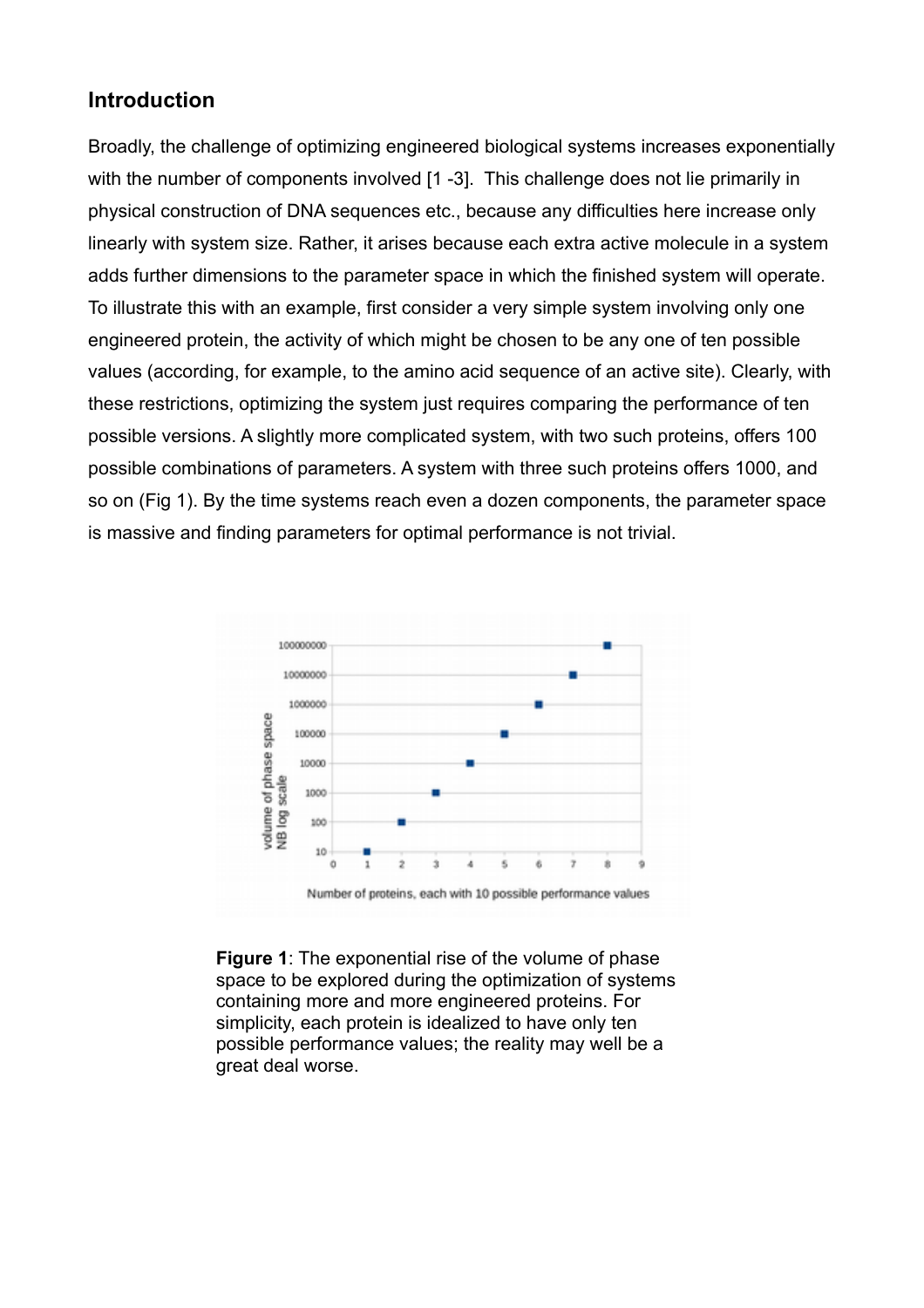There are several common approaches to meet this challenge. One is mathematical modelling, which tends to be most useful when the system and its interactions with a host cell are reasonably well understood [4-6]. Models that are mathematically tractable can be solved algebraically, while less tractable ones can be explored by computer, if necessary by the brute-force exploration of parameter space, something that can be done much more rapidly and economically in silicon than in culture plates. Another approach, which can be used either with or as an alternative to computer modelling, is an evolutionary one of constructing many different genetic mutations of a system and selecting that with the best performance [7, 8]. The genetic mutations need not be restricted to exogenous proteins; host genes may also be mutated for this 'directed evolution' approach. Directed evolution is especially straightforward if performance can be linked to fitness, so that cells harbouring the best performing version of the system have a selective advantage and come to dominate the culture. Without this, though, identification and selection of cells harbouring the best system, amongst vast numbers of other ones, becomes very difficult.

A third approach is to parameterize the system itself. Instead of being constructed with fixed components, at least parts of the system are made externally controllable, so that one physical version of the system can be used to explore different volumes of parameter space. This saves building many different versions. Most methods for doing this have centred on controlling the concentration of the protein in question by controlling the transcription of the gene that encodes it, using systems such as Tetracycline-inducible operators (the 'Tet' system; [9]) or more advanced systems [10]. These work well, and have been used for parameter exploration [10], but their use is restricted to controlling how much of a protein is made, not the specific activity of that protein.

An alternative approach is to engineer external regulation into the proteins themselves. Here, we describe an open-to-all database and tool-set to facilitate this type of protein engineering, and describe some examples of proteins in which drug-mediated control has been successfully engineering into DNA editing proteins.

#### **Inverse pharmacology: a backwards approach to drugs and targets**

In conventional pharmacology, a researcher begins with a target protein and attempts to find or design a small molecule that will modulate its activity in some desired way.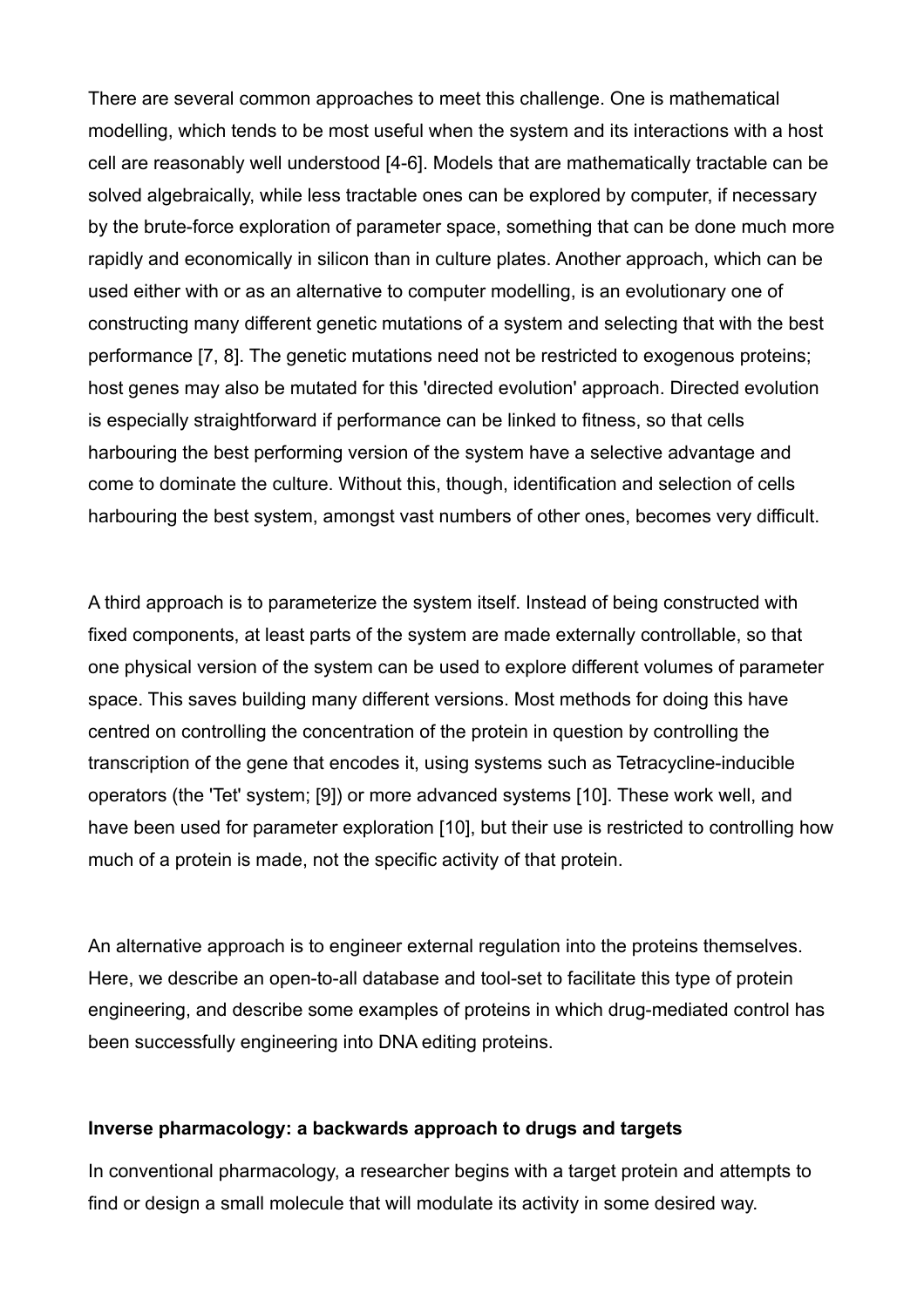Molecules with this property are then tested for useful kinetic properties, such as half-life and ability to pass from vessels to tissues, and tested for safety and for efficacy. Those that pass all the tests may go on to become clinically registered drugs. The whole process is difficult, expensive, and time-consuming; clearly it would not be an appropriate way of attaching control to new synthetic biological systems.

The conventional approach is forced on pharmacologists because they have to work with the proteins that are naturally present in the body. Designers of synthetic systems tend to engineer proteins anyway, to adapt or alter binding, enzymatic rates etc. This opens up the possibility of inverting the normal order of pharmacology, to begin with a drug and to design responsiveness to that drug to be a property of a new engineered protein. This approach has considerable advantages; the pharmacokinetic and safety properties of human and veterinary drugs are already well-known and thousands are licensed for clinical use. This is the approach that the tool we describe in this article is intended to facilitate.

### **Designing the tool: what do we know, and how can we use it?**

Many decades of progress in molecular pharmacology have resulted in a great deal of knowledge about which of the approximately 10,000 drugs and similar molecules used in clinical medicine and research bind to which of the approximately 3000 human proteins that are drug targets. This knowledge is summarized in open resources, such as the IUPHAR/ BPS Guide to PHARMACOLOGY database [11]. In addition, for a significant proportion of these drugs, there is high resolution (generally crystallographic) information about precisely how the drug interacts with its target; which protein residues are involved, and how primary, secondary, and tertiary protein structures are involved in making the required protein residues available to the ligand [12-15]. In principle, these datasets might be used to identify drug-binding motifs from natural proteins that can be included in engineered proteins (by encoding them as part of the coding sequence of a transgene in the usual way)

There are, however, problems with this idea. The greatest comes from the nature of many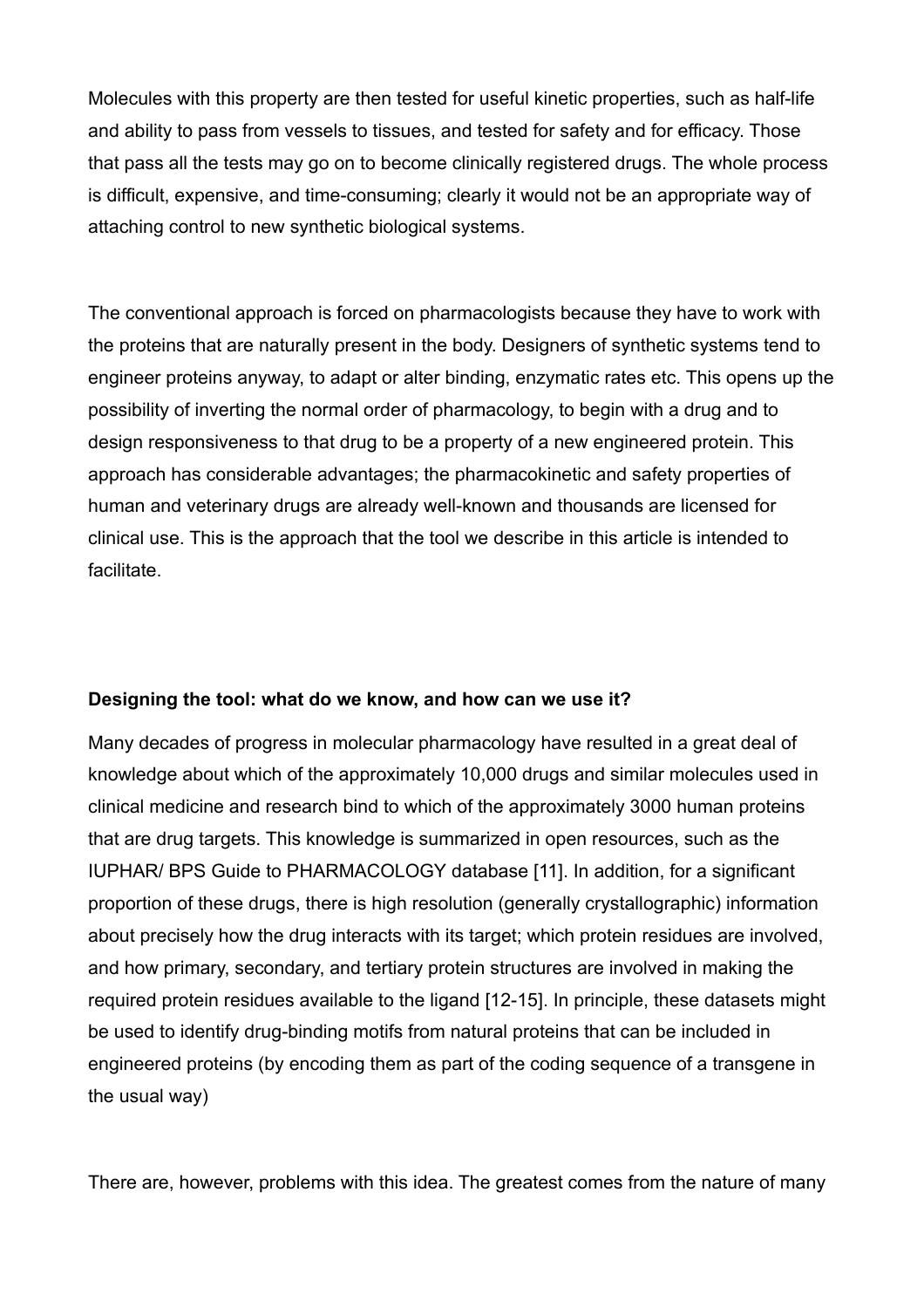drug-binding sites. Proteins are complex, folded, three-dimensional structures, and amino acids that are close to one another in space are not necessarily close to one another in the primary sequence of the peptide chain. If a drug-binding site is formed by the spatial apposition of amino acids from many different parts of the peptide, brought to that location by the structure of the rest of the protein, it would be very difficult to re-create the drug binding site in an engineered protein with different overall shapes and properties. The suitability of a known drug-binding site for use in novel proteins therefore depends on the extent to which it is formed from a relatively self-contained run of amino acids, forming a structure relatively independent of the rest of the protein. This 'ligand-binding module' can itself be highly folded, as long as it is relatively self-contained.

Scanning drug-protein binding structures manually to find promising examples is possible but laborious. Given that we already curate the IUPHAR/ BPS Guide to PHARMACOLOGY database, which has rich links to structural databases, we decided to build a tool to make identification of promising 'drugability modules' easier.

#### **The SynPharm tool**

The tool we have constructed, SynPharm (from 'synthetic biology' and 'pharmacological control'), is open to anyone to use at [https://synpharm.guidetopharmacology.org/.](https://synpharm.guidetopharmacology.org/) Its home-page presents simple statistics about the number of ligands (drugs and drug-like molecules) and natural protein targets about which it holds binding information (at the time of writing, 515 ligands and 644 targets), search boxes, and links to tutorials and other information. It contains no new information that is not in other databases; rather, it provides new ways to interact with that information. The manner in which it was constructed and populated has been described elsewhere [17] and this information will not be repeated here.

There are several possible search strategies but the most useful to the focus of this article – identifying modules to confer drugability on engineered proteins – is simply to click 'search sequences that interact with a ligand'. Doing so results in an ordered table (Fig 2), listing targets, species, ligand, length of peptide over which binding residues are scattered, and what proportion of the whole protein length this is. Clicking on any table heading will cause ordering of the table by that criterion (a second click reverses the order). Clicking on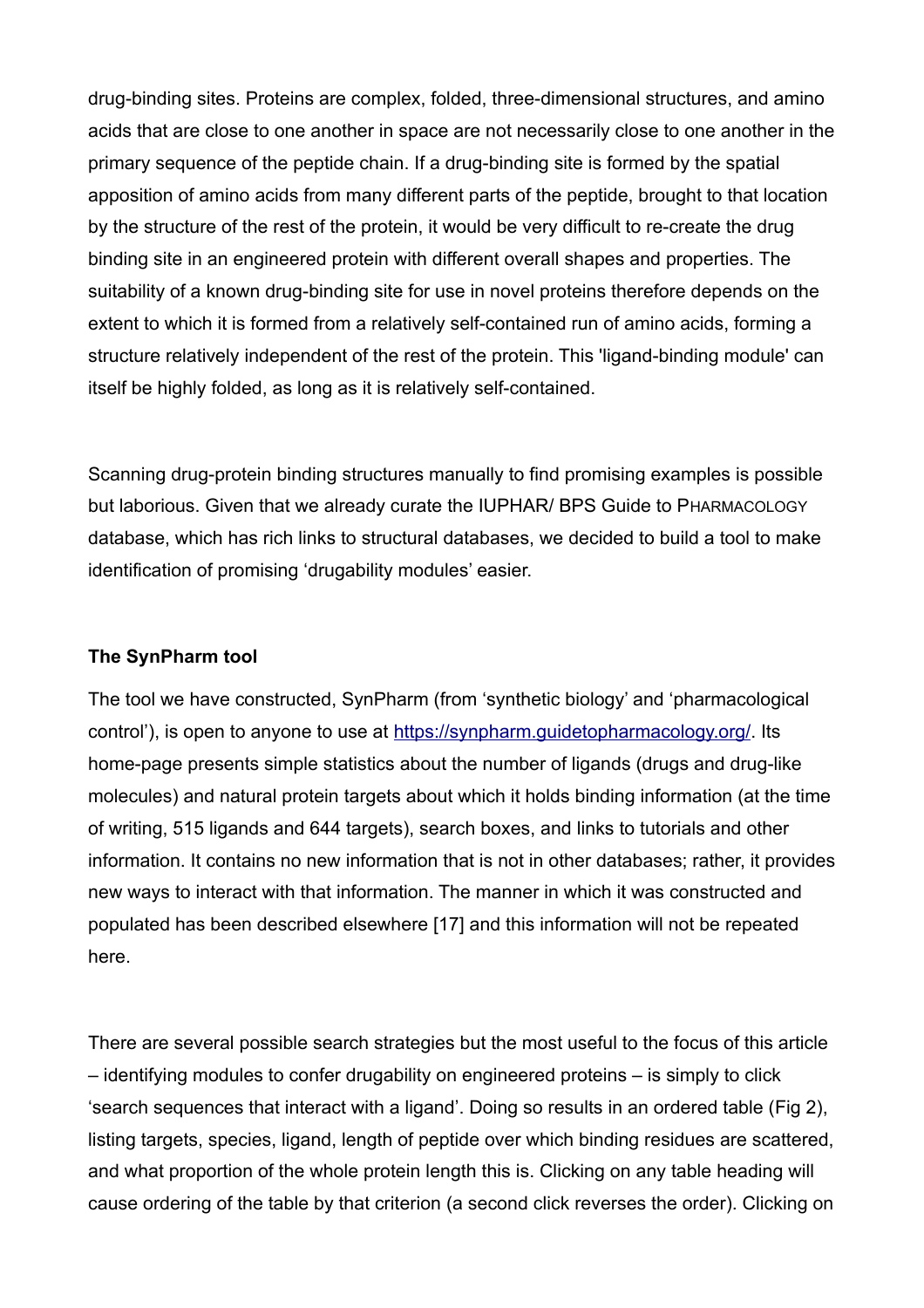the 'length' column header, as has been done in Fig 2, will order the list by the length of the binding domain, low-to-high. Proteins for which drug binding is a property of amino acids clustered on a short length of the peptide chain are the most likely to be useful as a source of drugability modules, but length is not the only consideration; the 'independence' of that domain from the structures elsewhere in the protein is highly relevant. This independence is extremely hard to define computationally, so judgement is left to human users, who are assumed to be reasonably expert at protein engineering.

|              | Target                                                | Species            | Ligand                         | Levesth     | <b>Proportional lange</b> |
|--------------|-------------------------------------------------------|--------------------|--------------------------------|-------------|---------------------------|
| 2181         | Ca5 reception                                         | <b>Human</b>       | Ca7+                           | ×           | 1.1%                      |
| 78429        | plasminogen                                           | Human              | 6-aminocaproic acid            | 31          | 38.0%                     |
| 79182        | peptidylprolyl<br><b>Islamenzion A</b>                | Human              | cyclosporin A                  | 33          | 18.3%                     |
| 79443        | phosphodiesterase SA                                  | <b>Human</b>       | <b>Sadatafit</b>               | 53          | 14.3%                     |
| 8001         | Persuissine<br>protifierator-activated<br>receptor-y  | <b>Human</b>       | dictateruit.                   | 35          | 19.4%                     |
| 81941        | bromodomain adjacent.<br>to zinc finger domain.<br>28 | <b>Human</b>       | compound 7 (PHID:<br>257195667 | 58          | 41.7%                     |
| \$5795       | hydroxysteroid 11-beta<br>dehydrogenase I             | <b>Human</b>       | BMS-823778                     | 58          | 19:5%                     |
| 82531        | ATPase family AAA<br>domain containing 2              | <b>Human</b>       | compound 60 (PMD:<br>261558547 | 19          | 44.6%                     |
| <b>BATAA</b> | glucagon receptor                                     | Human              | NNCO640                        | 59          | 10.1%                     |
| 78427        | plasminogen                                           | Human              | tranexamic acid                | 65          | 67.0%                     |
| 79926        | bromodomain<br>containing #                           | <b>Human</b>       | 81-2536                        | 6D          | 46.5%                     |
| 80625        | bromodomain<br>containing 4                           | Human              | compound 1 (PHID:<br>254088303 | 6D          | 38.6%                     |
| <b>R1940</b> | bromodomain<br>containing 4                           | Human              | compound 7d (PMD)<br>257035231 | <b>ditt</b> | 46.5%                     |
| 82905        | <b>MMPS</b>                                           | Human              | CGS-27025A                     | 63          | 35.7%                     |
| <b>WEARY</b> | <b><i>MARINE</i></b>                                  | <b>Manager and</b> | compound 1 (PHD:               | 4.76        | <b>BA 940</b>             |

Clicking on the index number of any protein brings up a more detailed page. The page provides a simple display of the relevant amino acid sequence, with the ligand-interacting amino acids highlighted to show how they cluster (or do not). It also provides a rotatable 3D model of the protein with its bound ligand, which can be used to estimate how independent of the rest of the protein is the structure of the ligand-binding site. The interaction of the human phosphodiesterase 5A with tadalafil, for example, involves a run of only 53 amino acids but the binding structure lies at the interface of two alpha helices, the angles of which would be likely to depend strongly on details of the rest of the protein (Fig 3). This would suggest that, for ligand binding to be transferred to an engineered protein, a substantial fraction of the natural protein would need to be included (and linked to the rest of the engineered protein in a way that did not interfere with its folding). From a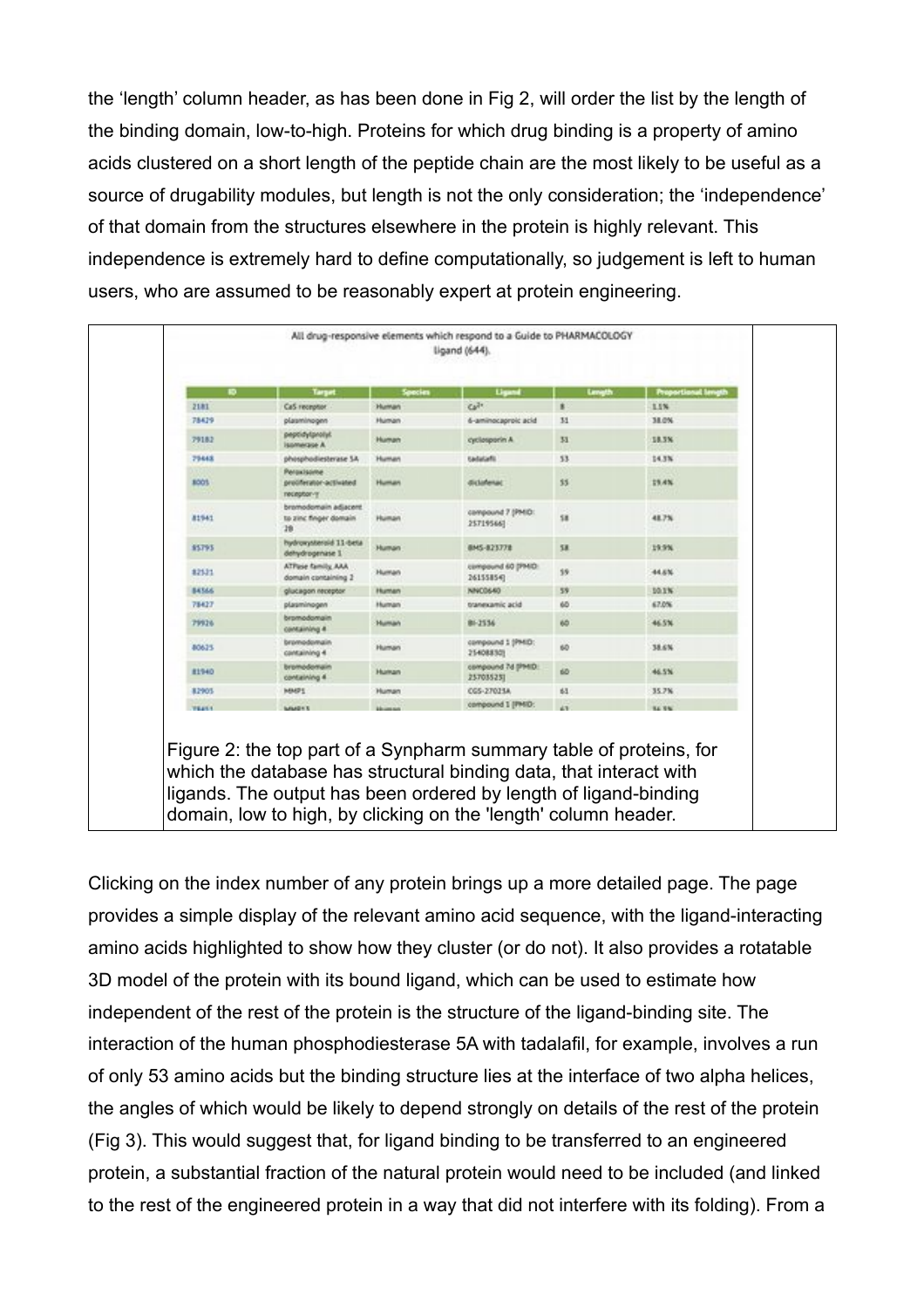

protein engineering point of view, this would not seem promising.

A similar view of the interaction of human CB1 receptor with the ligand AM11542, on the other hand, shows a binding site dominated by 23 amino acids widely spaced along a long sequence, but one that forms a compact and self-contained domain of the protein that is coupled relatively flexibly to the rest (Fig 4). This suggests that this section of the natural protein might be included in an engineered protein to bring in the ligand-binding domain.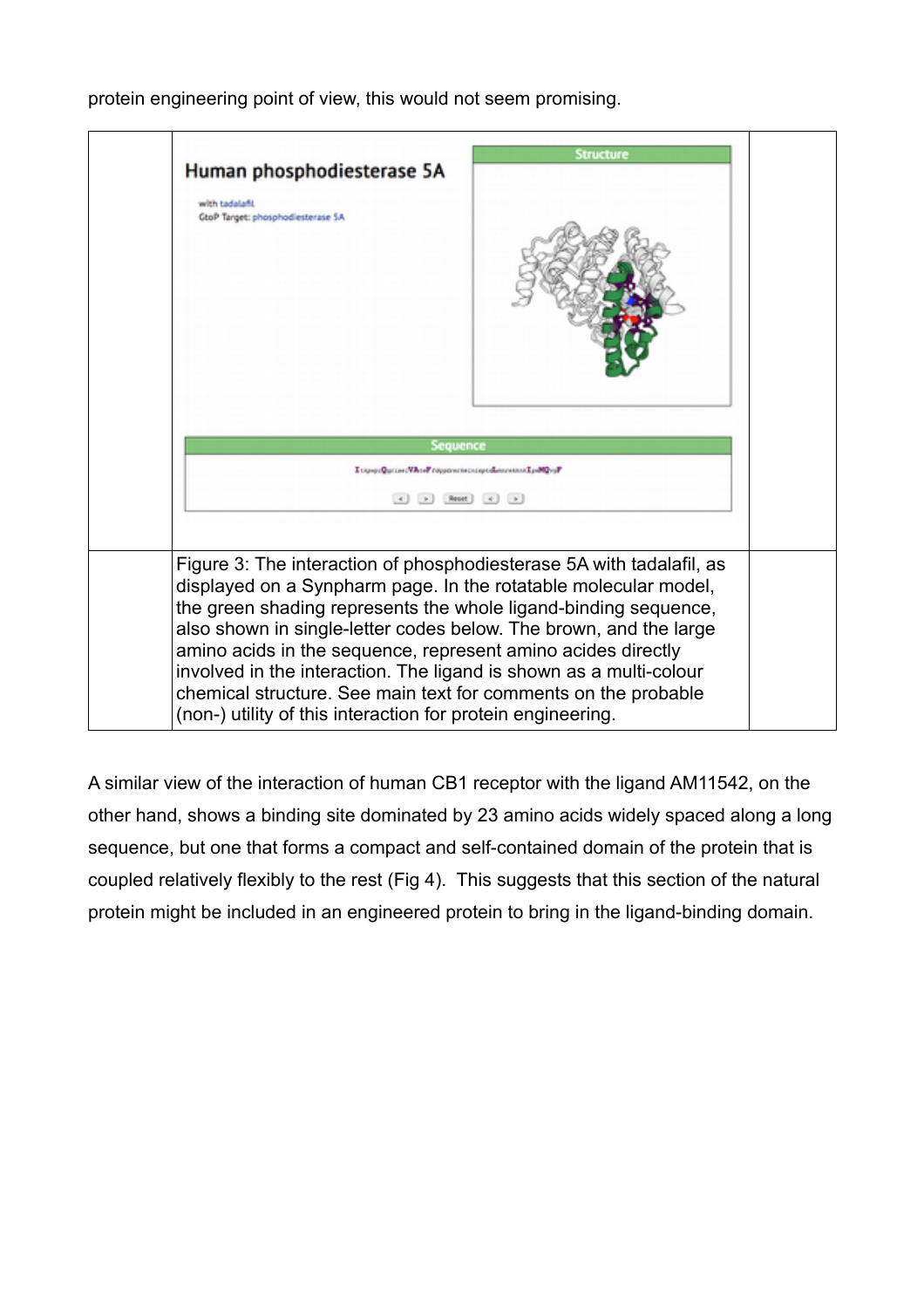

A famous example of ligand-interaction domains that can be ported to other, engineered proteins is provided by nuclear hormone receptors. The ligand-binding site of ESR1 (estrogen receptor  $\alpha$ ), shown in Fig 5, has been connected (in a slightly mutant form) to Cre recombinase and confers tamoxifen-dependency on that recombinase [18]. The Synpharm tool identifies a ligand-binding domain of 193 amino-acids, but in fact the domain actually used to confer tamoxifen control on other molecules is around 300 amino acids long (ESR1 is 595 amino acids long in all). This acts as a warning that, though the algorithms behind Synpharm offer a useful sketch, human judgement is again needed to ensure adequate environment and 'spacing' for the transferred domain in its new context.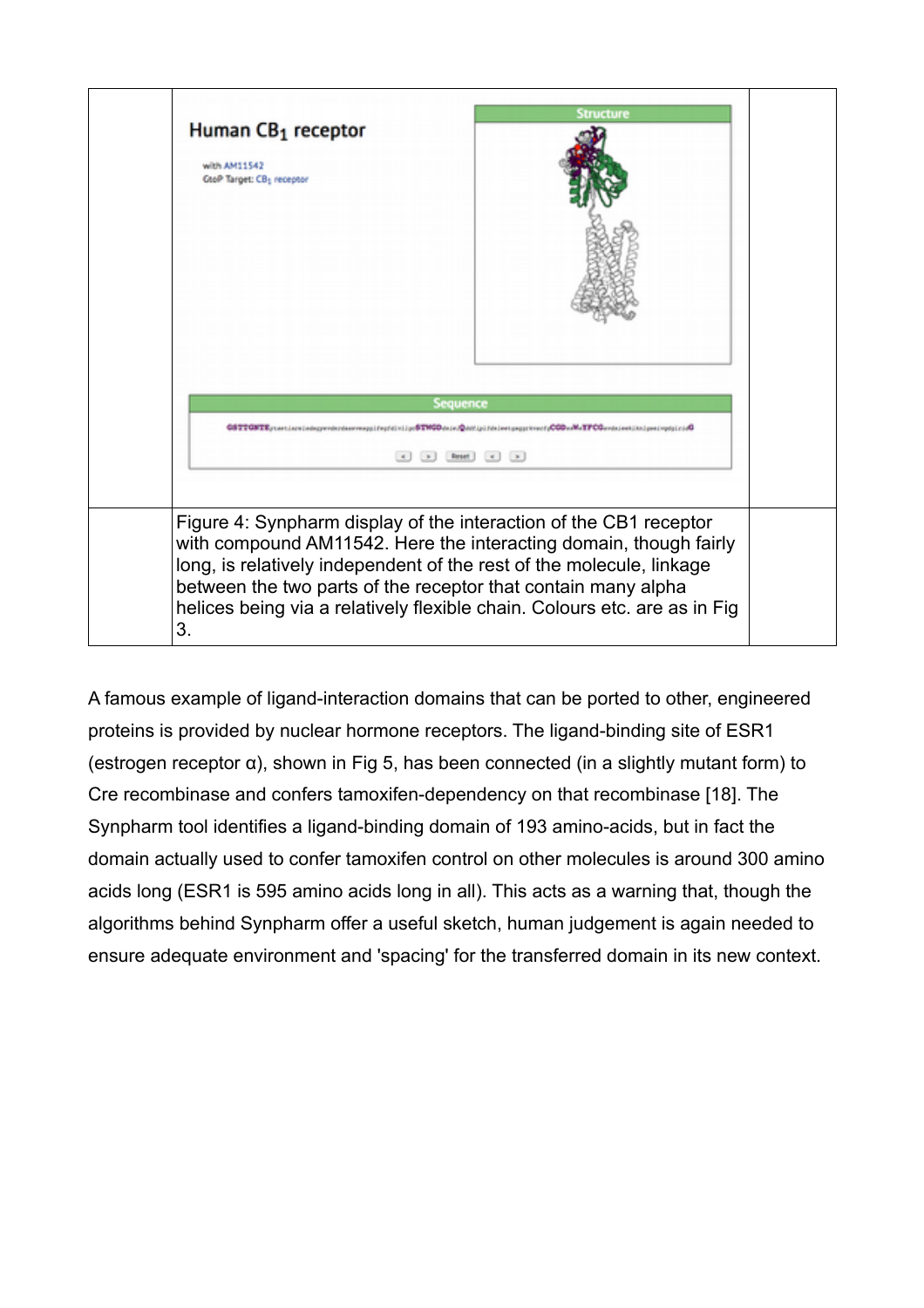

## **An example of engineering drug control into effector proteins**

One of the most important technologies to emerge in molecular biology has been gene editing, using the effectors of the bacterial CRISPR system (reviewed in [19]). These effectors can be targeted to specific genes using guide RNAs (gRNA), and can introduce either random indel-type mutations or, in combination with templates, introduce targeted insertions or replacements [20]. Modified versions of the effectors can also be used as transcription activators [21].

The bacterial-derived effectors, such as Cas9 and Cpf1, are constitutively active provided they have gRNA. For gene editing in simple 2-dimensional cultures, this is not a problem because the reagents can be introduced to cells only when editing is needed. There is, though, increasing interest in performing gene editing in solid 3-dimensional culture systems, such as organoids made from human pluripotential cells, for example to mimic the effects of loss-of-heterozygosity at a locus connected with a congenital disease. In these 3-D systems, access to cells for transfection with Cas9 and gRNA is highly restricted and usually only the outer layer can be reached, but transfection of cells before the organoid is made would result in gene editing happening before the developmental stage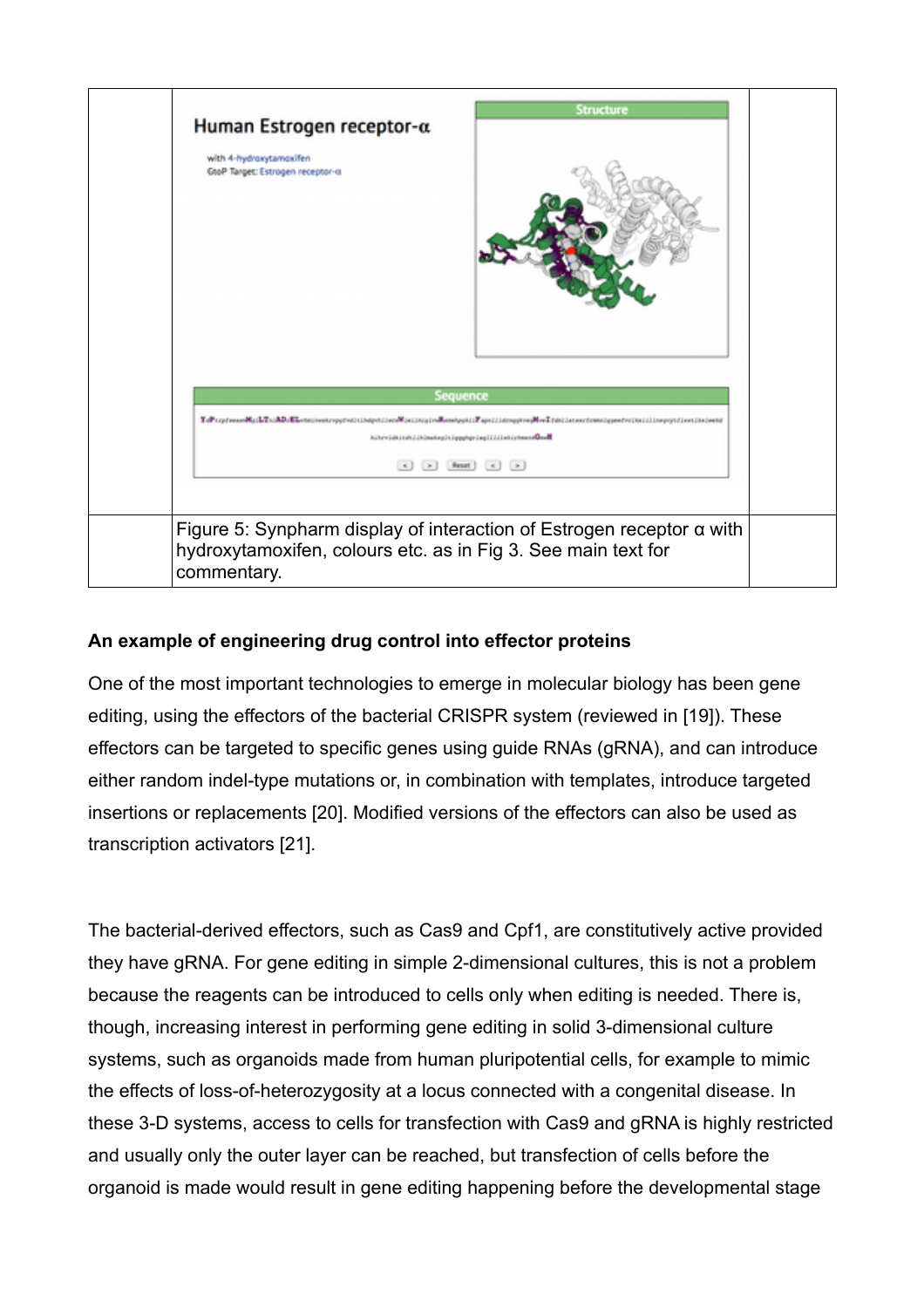at which it is needed to mimic the disease. For these cases, having the gRNA and a drugcontrollable version of the Cas9 or Cpf1 effectors expressed in the cells all the time would allow organoids to be built in the absence of the drug, gene editing to be induced by a small molecule that can diffuse well even through an organoid.

We therefore engineered ligand-binding domains from either the estrogen receptor (in the ERT2 mutant form), or the progesterone receptor, into both Cas9 and Cpf1 (Fig 6) [22]. Estrogen, progesterone and their pharmacological analogues diffuse very well in tissues because they can cross membranes. In a simple 2-dimension proof-of-concept study, in which gene editing destroyed a transcriptional repressor and thus freed production of a fluorescent signal from repression, the activity of these engineered CRISPR effectors was found to be highly dependent on presence of their ligands. For the tamoxifen-inducible Cas9, for example, there was a 49-fold difference in reporter fluorescence between dishes treated with and without 1μM hydroxytamoxifen [22].



### **Concluding remarks**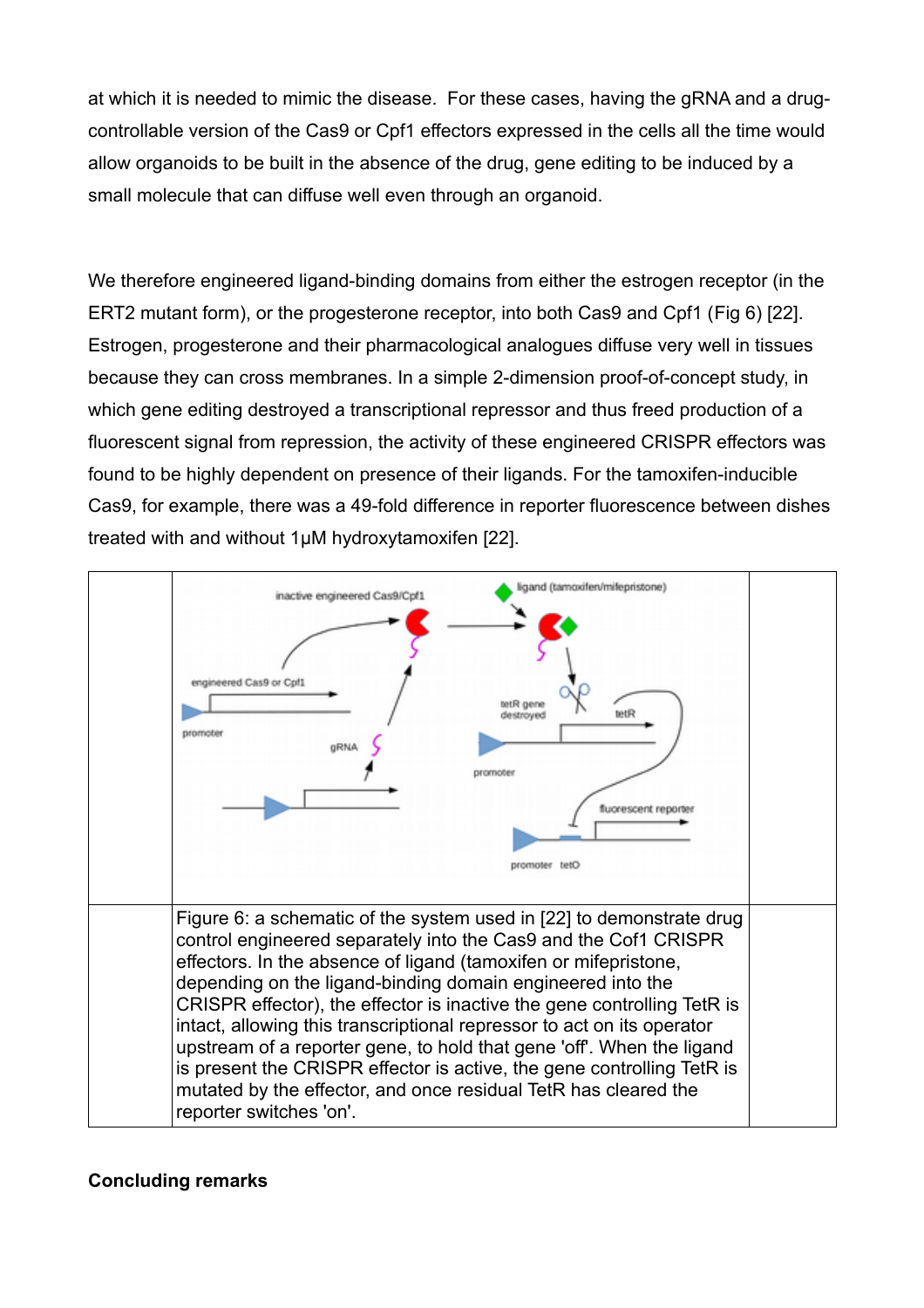The utility of the Synpharm resource will depend on several things. One is the popularity of engineering ligand control into proteins at all. At around the same time that Synpharm was being developed, alternative technologies for protein control were maturing quickly. Optogenetic technologies, in particular, have made great advances both in control of protein expression and control of protein function, particularly that of channels [23]. Lightmediated control offers very high spatial and temporal resolutions offer more flexibility for control than drugs can. Indeed, this lab has begin to move towards optogenetics for these reasons [24-25]. But light has limited penetrance in deep tissues, which continues limits its utility in animal models despite recent work that has extended the depth to which light can still be used [26, 27]. For engineered proteins used in this context, drug control still seems to be the best option.

The second influence on the utility of the Synpharm resource is the extent to which prepackaged 'kit' approaches to introducing ligand control replace the need for individual protein engineers to do their own research and make their own decisions. At present, as far as the author knows, no such kits exist but if one module is developed that will work in a large range of protein hosts, then it may well dominate the field as, for example, the Tetoperator system has come do dominate transcriptional control [9].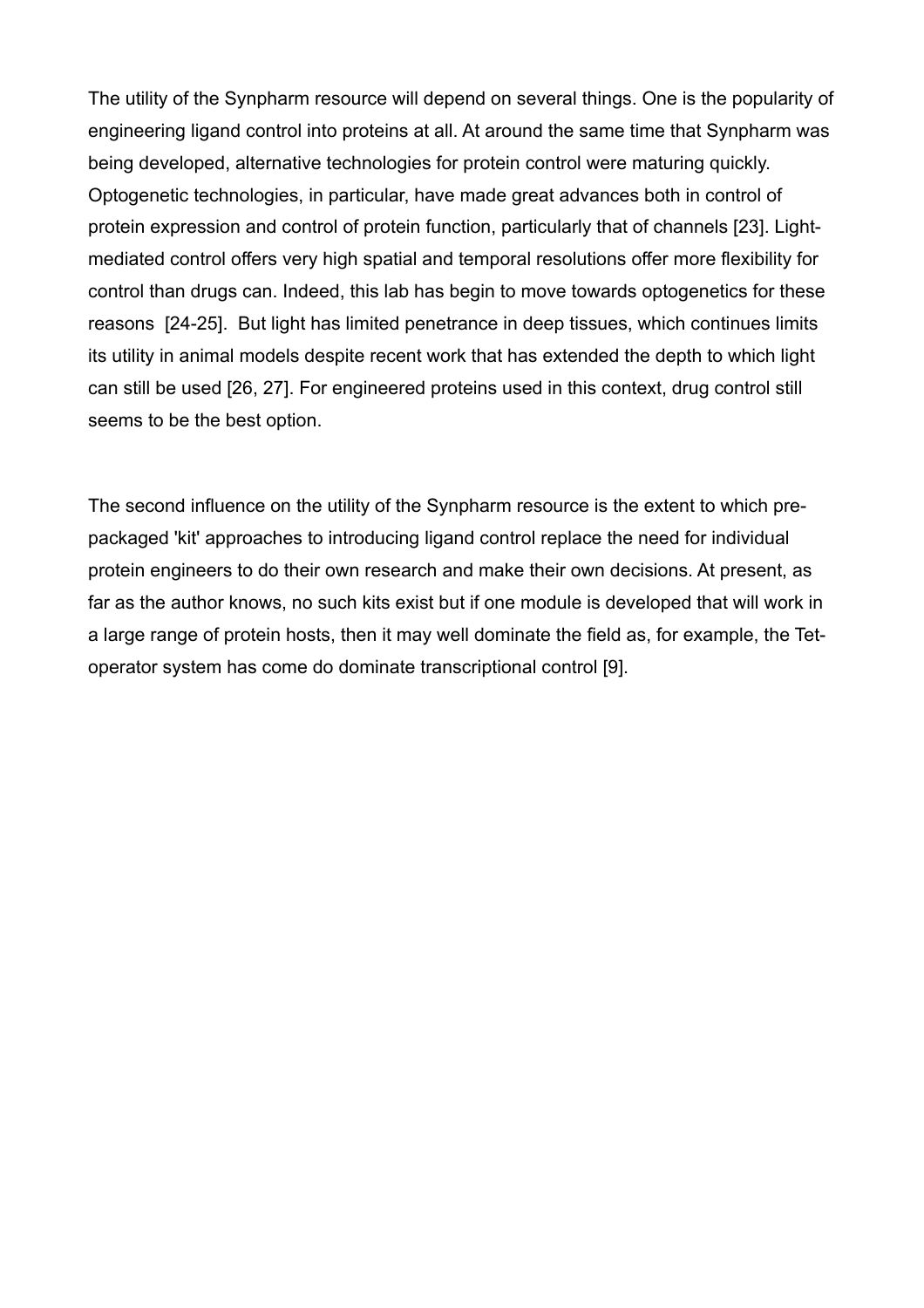### **References**

1. Naseri G, Koffas MAG (2020) Application of combinatorial optimization strategies in synthetic biology. *Nat Commun*. 2020; 11: 2446. doi: 10.1038/s41467-020-16175-y

2. Volk MJ, Lourentzou I, Mishra S, Vo LT, Zhai C, Zhao H (2020) Biosystems Design by Machine Learning. *ACS Synth Biol* 17;9(7):1514-1533. doi: 10.1021/acssynbio.0c00129.

3. Shen L, Kohlhaas M, Enoki J, Meier R, Schönenberger B, Wohlgemuth R , Kourist R, Niemeyer F, van Niekerk D, Bräsen C, Niemeyer J, Snoep J, Siebers B (2020) A combined experimental and modelling approach for the Weimberg pathway optimisation. *Nat Commun* 11(1):1098. doi: 10.1038/s41467-020-14830-y.

4. de Arroyo Garcia L, Jones PR (2020) In silico co-factor balance estimation using constraint-based modelling informs metabolic engineering in Escherichia coli. *PLoS Comput Biol* 16(8):e1008125. doi: 10.1371/journal.pcbi.1008125.

5. Küken A, Nikoloski Z. (2019) Computational Approaches to Design and Test Plant Synthetic Metabolic Pathways. *Plant Physiol.* 179(3):894-906. doi: 10.1104/pp.18.01273.

6. Schneider P, von Kamp A, Klamt S (2020) An extended and generalized framework for the calculation of metabolic intervention strategies based on minimal cut sets. *PLoS Comput Biol*

16(7):e1008110. doi: 10.1371/journal.pcbi.1008110.

7. Ye L, Yang C, Yu H (2018) From molecular engineering to process engineering: development of high-throughput screening methods in enzyme directed evolution. *Appl Microbiol Biotechnol*

102(2):559-567. doi: 10.1007/s00253-017-8568-y.

8. Wu J, Chen W, Zhang Y, Zhang X, Jin J-M, Tang S-Y (2020) Metabolic Engineering for Improved Curcumin Biosynthesis in Escherichia coli . *J Agric Food Chem* 2020 Sep 11. doi: 10.1021/acs.jafc.0c04276.

9. Ramos, J. L.; Martínez-Bueno, M; Molina-Henares, A.J.; Terán, W.; Watanabe, K.; Zhang, X.; Gallegos, M.T.; Brennan, R.; Tobes, R. (2005) The TetR family of transcriptional repressors. Microbiol. *Mol Biol. Rev.* 69: 326-356.

10. Naseri G, Behrend J, Rieper L, Mueller-Roeber B (2019) COMPASS for rapid combinatorial optimization of biochemical pathways based on artificial transcription factors. *Nat Commun 2019* Jun 13;10(1):2615. doi: 10.1038/s41467-019-10224-x.

11. Armstrong JF, Faccenda E, Harding SD, Pawson AJ, Southan C, Sharman JL, Campo B, Cavanagh DR, Alexander SPH, Davenport AP, Spedding M, Davies JA (2020) The IUPHAR/BPS Guide to PHARMACOLOGY in 2020: extending immunopharmacology content and introducing the IUPHAR/MMV Guide to MALARIA PHARMACOLOGY. *Nucleic Acids Res.* 2020 Jan 8;48(D1):D1006-D1021. doi: 10.1093/nar/gkz951.

12. Gilson MK, Liu T, Baitaluk M, Nicola G, Hwang L, Chong J (2016) BindingDB in 2015: A public database for medicinal chemistry, computational chemistry and systems pharmacology. *Nucleic Acids Res.* 2016, 44, D1045-53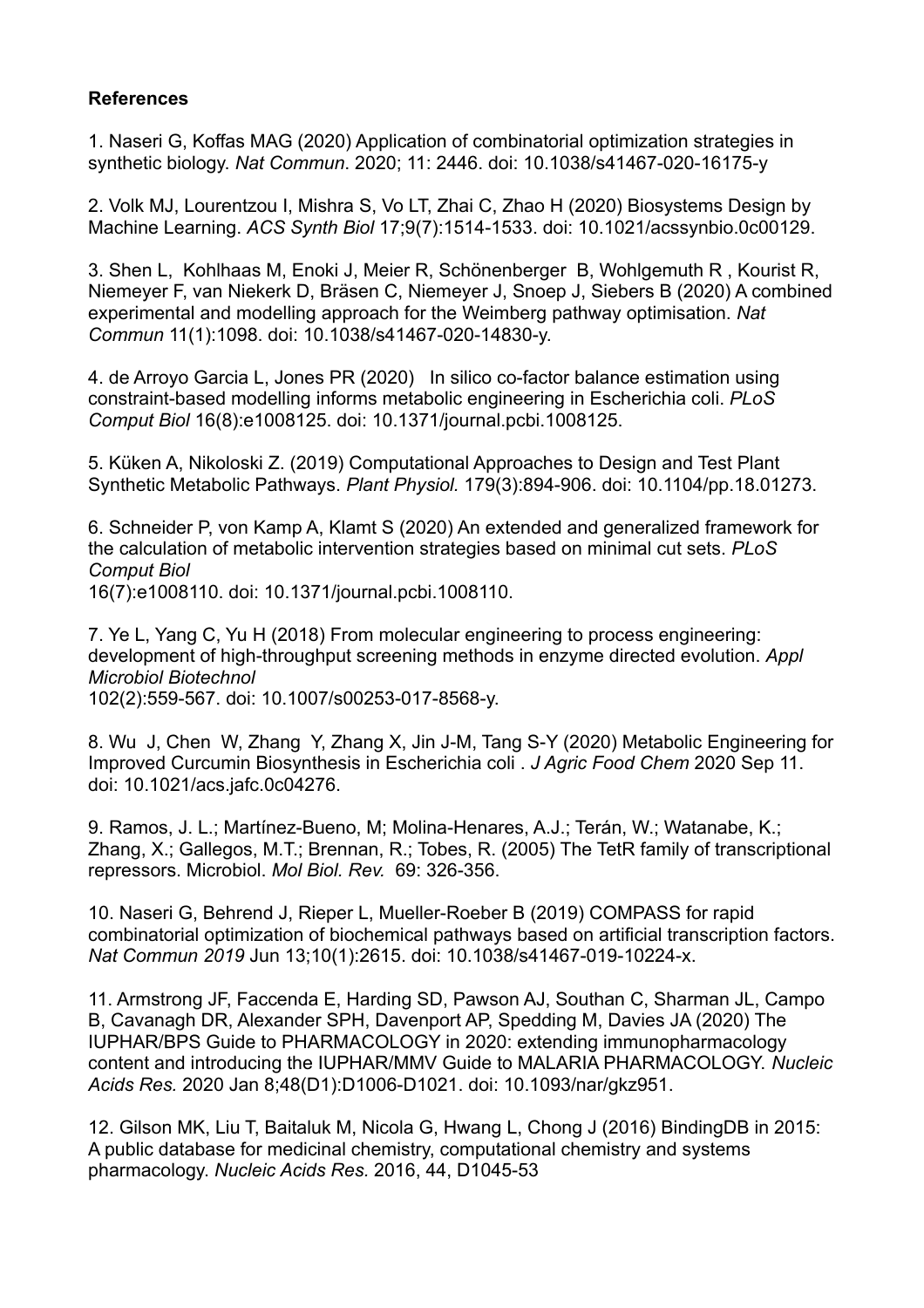13. Gaulton A, Hersey A, Nowotka, M, Bento AP, Chambers J, Mendez, D, Mutowo P, Atkinson,F.; Bellis LJ, Cibrián-Uhalte E, Davies M, Dedman N, Karlsson A, Magariños MP, Overington JP, Papadatos G, Smit I, Leach A. (2017) The ChEMBL database in 2017. *Nucleic Acids Res*. 2017, 45, D945-D954.

14. Berman HM, Burley SK, Kleywegt GJ, Markley JL, Nakamura H, Velankar S. (2016) The archiving and dissemination of biological structure data. *Curr. Opin. Struct. Biol*. 2016, 40, 17-22.

16. Desaphy J, Bret G, Rognan D, Kellenberger E (2015) sc-PDB: a 3D-database of ligandable binding sites -10 years on. *Nucleic Acids Res.* 2015, 43, D399-404.

16. Liu Z, Li Y, Han L, Li J, Liu J, Zhao Z, Nie W, Liu Y, Wang R. (2015) PDB-wide collection of binding data: current status of the PDBbind database. *Bioinformatics*. 2015, 31, 405-412.

17. Ireland SM, Southan C, Dominguez-Monedero A, Harding SD, Sharman JL, Davies JA (2018) . SynPharm: A Guide to PHARMACOLOGY Database Tool for Designing Drug Control into Engineered Proteins. *ACS Omega*. 2018 Jul 31;3(7):7993-8002. doi: 10.1021/acsomega.8b00659.

18. Feil R, Brocard,J, Mascrez B, LeMeur M, Metzger D, Chambon P. (1996) Ligandactivated site-specific recombination in mice. *Proc. Natl. Acad. Sci. USA*, 1996, 93, 10887– 10890

19. Makarova, K.S., Zhang, F., Koonin, E.V. (2017) SnapShot: Class 2 CRISPR-Cas Systems. *Cell*. 168, 328-328.

20. Ceasar SA, Rajan V, Prykhozhij SV, Berman JN, Ignacimuthu S. (2016) Insert, remove or replace: A highly advanced genome editing system using CRISPR/Cas9. *Biochim Biophys Acta*. 2016 Sep;1863(9):2333-44. doi: 10.1016/j.bbamcr.2016.06.009.

21. Tak YE, Kleinstiver BP, Nuñez JK, Hsu JY, Horng JE, Gong J, Weissman JS, Joung JK (2017) Inducible and multiplex gene regulation using CRISPR-Cpf1-based transcription factors. *Nat Methods*. 14, 1163-1166.

22. Dominguez-Monedero A, Davies JA (2018) Tamoxifen- and Mifepristone-Inducible Versions of CRISPR Effectors, Cas9 and Cpf1. *ACS Synth Biol* 2018 Sep 21;7(9):2160- 2169.

doi: 10.1021/acssynbio.8b00145. Epub 2018 Sep 4.

23. Paoletti P, Ellis-Davies GCR, Mourot A. (2019) Optical control of neuronal ion channels and receptors. *Nat Rev Neurosci*. 2019 Sep;20(9):514-532. doi: 10.1038/s41583- 019-0197-2.

24. Baaske J, Gonschorek P, Engesser R, Dominguez-Monedero A, Raute K, Fischbach P, Müller K, Cachat E, Schamel WWA, Minguet S, Davies JA, Timmer J, Weber W, Zurbriggen MD. (2018) Dual-controlled optogenetic system for the rapid down-regulation of protein levels in mammalian cells. *Sci Rep*. 2018 Oct 9;8(1):15024. doi: 10.1038/s41598- 018-32929-7.

25. Fischbach P, Gonschorek P, Baaske J, Davies JA, Weber W, Zurbriggen MD. (2020)